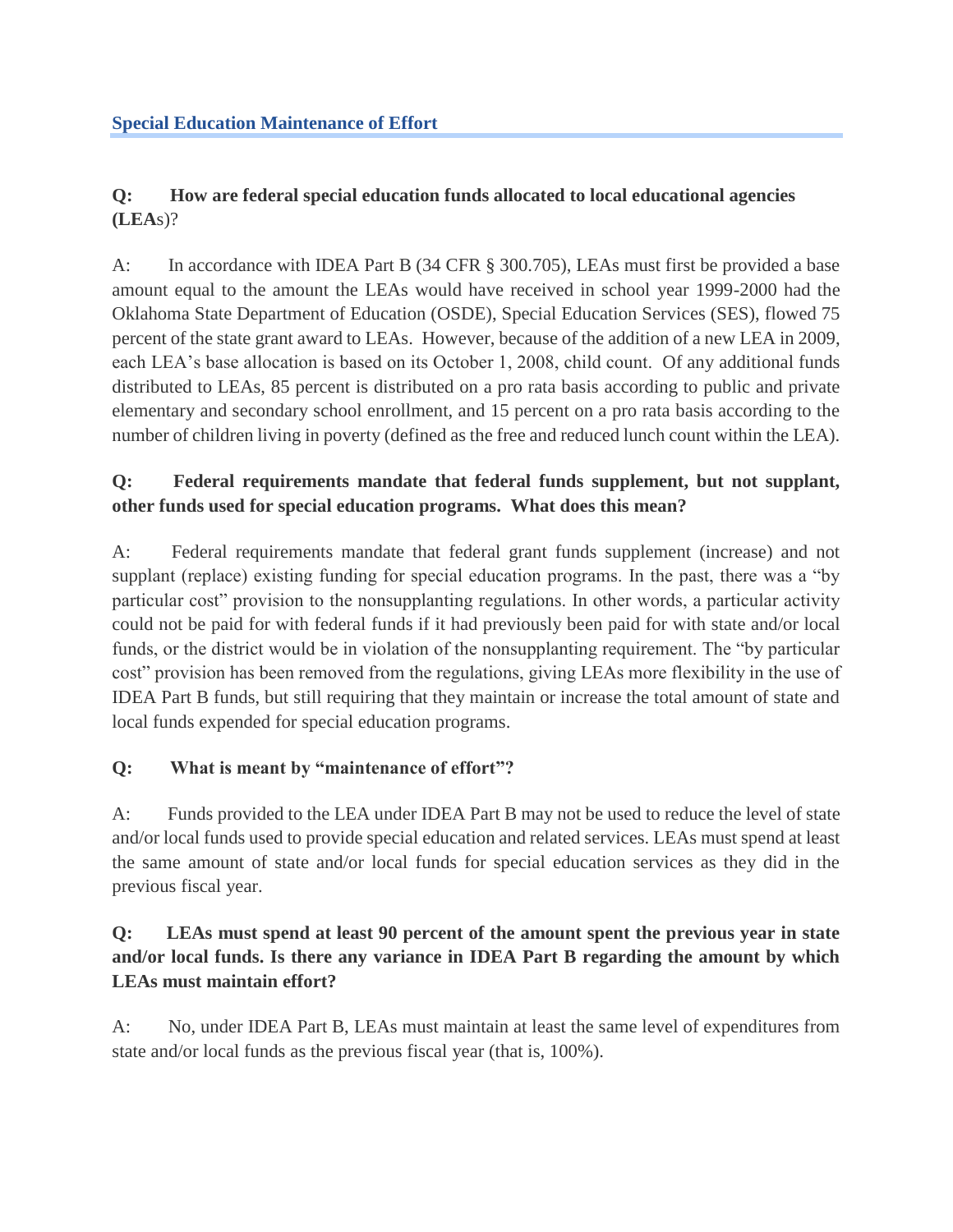#### **Q: Are there any exceptions to the maintenance of effort (MOE) requirement?**

A: Yes. According to 34 CFR § 300.204, an LEA may reduce the level of expenditures under IDEA Part B below the level of those expenditures for the preceding fiscal year if the reduction is attributable to 1) The voluntary departure, by retirement or otherwise, or departure for just cause, of special education or related services personnel; 2) A decrease in the enrollment of children with disabilities; 3) The termination of the obligation of the agency, consistent with this part, to provide a program of special education to a particular child with a disability that is an exceptionally costly program, as determined by the SEA, because the child has left the jurisdiction of the agency, has reached the age at which the obligation of the agency to provide Free Appropriate Public Education (FAPE) to the child has terminated, or no longer needs the program of special education; 4) The termination of costly expenditures for long-term purchases; such as the acquisition of equipment or the construction of school facilities; or 5) The assumption of cost by the high cost fund operated by the OSDE-SES under §300.704(c).

# **Q: Are there any other provisions in federal regulations regarding the MOE requirement?**

A: Yes. According to 34 CFR § 300.205, for any fiscal year for which the IDEA Part B allocation received by an LEA under 34 CFR § 300.705 exceeds the amount the LEA received the previous fiscal year, the LEA may reduce the level of expenditures otherwise required by 34 CFR § 300.203 by up to 50 percent of the excess (i.e., 50 percent of the increase in the IDEA Part B Flow-Through allocation). For example, if an LEA received \$100,000 in IDEA Part B Flow-Through funds in 2015-2016 and \$120,000 in 2016-2017, \$10,000 (\$120,000 - \$100,000 = \$20,000 x 0.50) may be treated as local funds for the purpose of calculating MOE.

### **Q: How is MOE calculated?**

A: MOE is calculated by the OSDE Office of Financial Accounting, based on the Oklahoma Cost Accounting System (OCAS) data submitted by LEAs.

MOE is calculated in two ways, by total expenditures and by per capita expenditures. When OCAS data is submitted, the total expenditures for Program 239 (Special Education) for that fiscal year are compared to the expenditures for Program 239 for the previous year. A per capita amount spent on students receiving special education services is also calculated, and is compared to the per capita amount for the previous fiscal year. If both the total expenditures and the per capita amount are less than the previous year, the LEA did not meet the maintenance of effort requirement. If either the total expenditures or the per capita amount are higher than the total expenditures or per capita amount for the previous fiscal year, the LEA has met the MOE requirement.